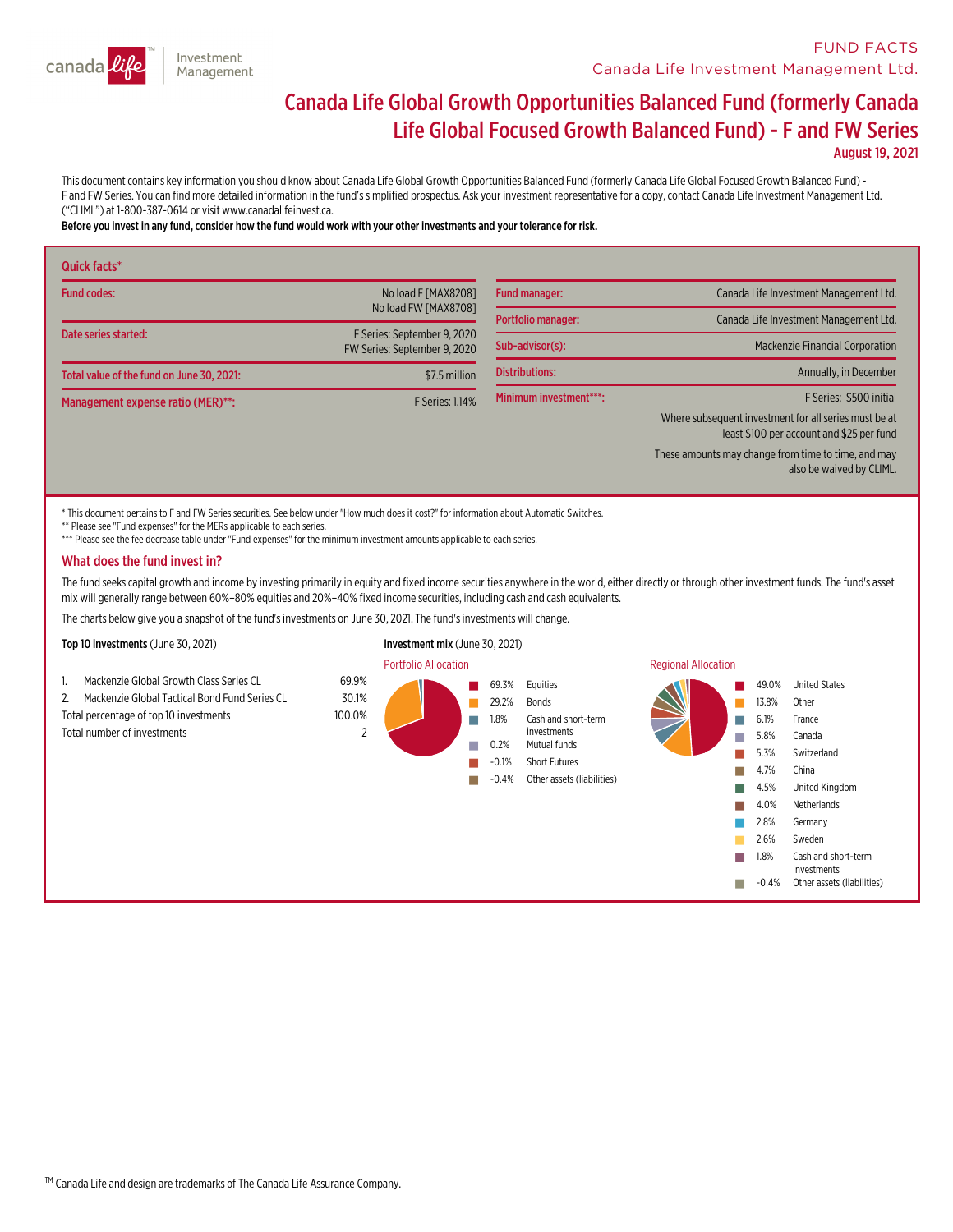

# How risky is it?

The value of the fund can go down as well as up. You could lose money.

One way to gauge risk is to look at how much a fund's returns change over time. This is called "volatility".

In general, funds with higher volatility will have returns that change more over time. They typically have a greater chance of losing money and may have a greater chance of higher returns. Funds with lower volatility tend to have returns that change less over time. They typically have lower returns and may have a lower chance of losing money.

# Risk rating

#### CLIML has rated the volatility of this fund as low to medium.

Because thisis a new fund, the risk rating is only an estimate by CLIML. Generally, the rating is based on how much the fund's returns have changed from year to year. It doesn't tell you how volatile the fund will be in the future. The rating can change over time. <sup>A</sup> fund with <sup>a</sup> low risk rating can still lose money.



For more information about the risk rating and specific risks that can affect the fund's returns, see the "What are the Risks of Investing in the Fund?" section of the fund's simplified prospectus.

# No guarantees

Like most mutual funds, this fund doesn't have any guarantees. You may not get back the amount of money you invest.

# How has the fund performed?

This section tells you how F Series securities of the fund have performed since inception. Returns are after expenses have been deducted. These expenses reduce returns.

The performance of FW Series securities would be similar to the performance F Series securities, but would vary as a result of the difference in the combined management and administration fees compared to F Series as disclosed in the fee decrease table under "Fund expenses" below.

#### Year-by-year returns

No performance is available because securities have not been distributed for a full calendar<br>vear.

#### Best and worst 3-month returns

No performance is available because securities have not been distributed for a full calendar year.

# Average return

Thisinformation cannot be presented since <sup>F</sup> Series of the fund islessthan 12months old as of June 30, 2021.

# Who is this fund for?

#### Investors who:

- are looking for a global balanced fund to hold as part of your portfolio,
- $\bullet$ want a medium- to long-terminvestment
- $\bullet$ can handle the volatility of stock and bond markets.

# A word about tax

In general, you'll have to pay income tax on any money you make on <sup>a</sup> fund. How much you pay depends on the tax laws where you live and whether or not you hold the fund in <sup>a</sup> registered plan such as a Registered Retirement Savings Plan or a Tax-Free Savings<br>Account.

Keep in mind that if you hold your fund in a non-registered account, fund distributions are included in your taxable income, whether you get them in cash or have them reinvested.

# How much does it cost?

The following tables show the fees and expenses you could pay to buy, own and sell F Series and FW Series securities of the fund. The fees and expenses – including any commissions – can vary<br>among series of a fund and amon

Higher commissionscan influence representativesto recommend one investment over another. Ask about other funds and investmentsthatmay be suitable for you at a lower cost.

We provide eligible investors with combined management and administration fee decreases on their eligible Canada Life fund investments, as disclosed under the sub-heading "Fund expenses".<br>We will automatically switch your

# 1. Sales charges

You can only buy F and FW Series of the fund under the no load purchase option. No sales charges are payable by you under this purchase option.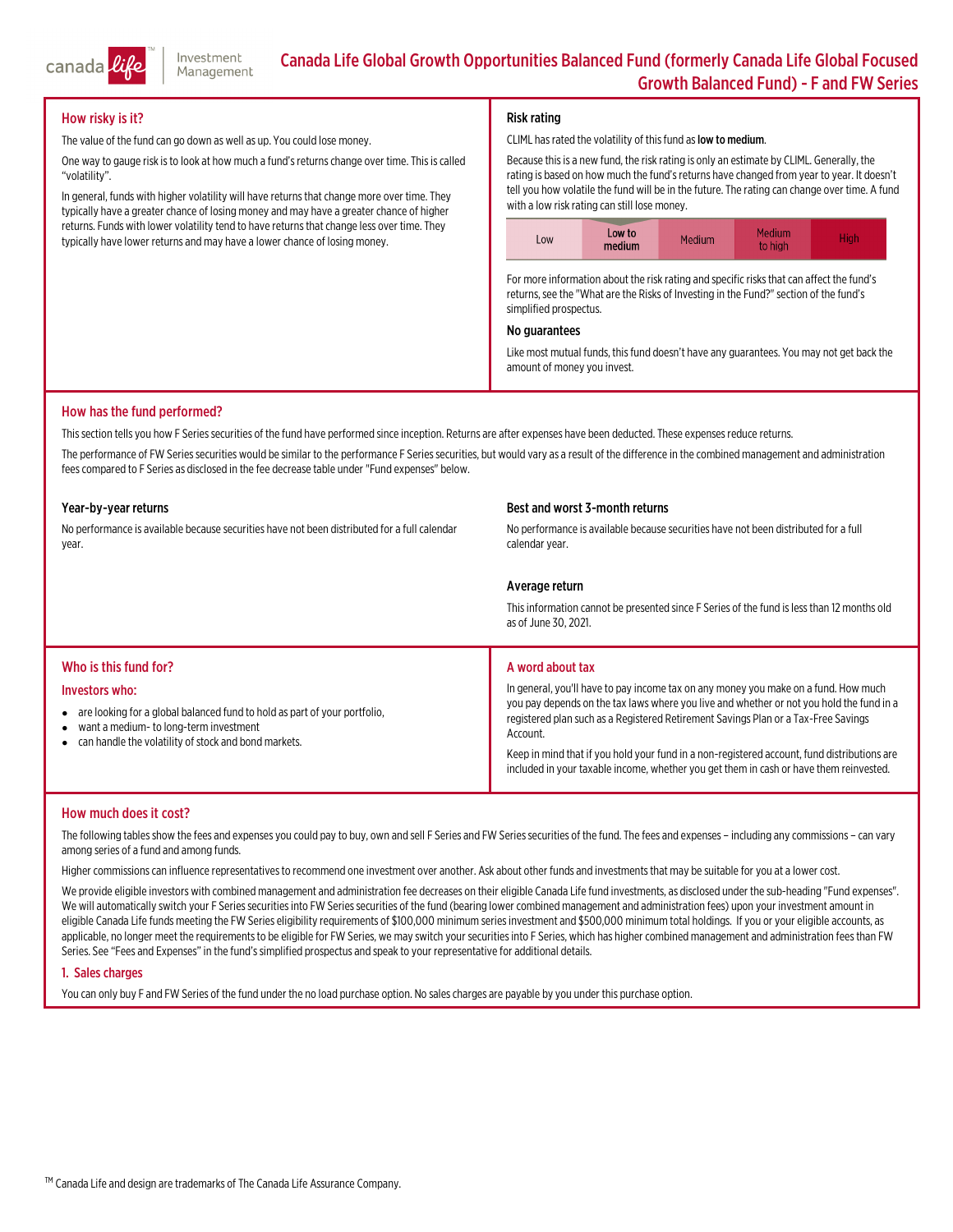

# 2. Fund expenses

You don't pay these expenses directly. They affect you because they reduce the fund's returns. F Series has higher combined management and administration fees than FW Series. As of March 31, 2021, the fund's expenses were as follows:

Annual rate (as a % of the

# More about the trailing commission

No trailing commission.

|                                                                                                                                                                                           | AMURIC CO CO CO CONTRO<br>fund's value) |                  |
|-------------------------------------------------------------------------------------------------------------------------------------------------------------------------------------------|-----------------------------------------|------------------|
|                                                                                                                                                                                           | <b>F</b> Series                         | <b>FW Series</b> |
| Management expense ratio (MER)                                                                                                                                                            |                                         |                  |
| This is the total of the management fee (including the trailing<br>commission), fixed administration fee and fund costs.<br>CLIML waived some of the fund's expenses for FW Series. If it |                                         |                  |
| had not done so, the MER would have been higher.                                                                                                                                          | 1.14%                                   | 0.90%            |
| Trading expense ratio                                                                                                                                                                     |                                         |                  |
| These are the fund's trading costs.                                                                                                                                                       | 0.08%                                   | 0.08%            |
| <b>Fund expenses</b>                                                                                                                                                                      | 1.22%                                   | 0.98%            |
| For every \$1,000 invested, this equals:                                                                                                                                                  | \$12.20                                 | \$9.80           |

The table below sets out the combined management and administration fee decrease from F Series to FW Series.

| Investment           | <b>Series</b> | Combined management and administration fee<br>decrease (from F Series)(%) |
|----------------------|---------------|---------------------------------------------------------------------------|
| Up to \$99,999       |               | N/A                                                                       |
| \$100,000 and above* | FW            | 0.20%                                                                     |
|                      |               |                                                                           |

\*provided you have \$500,000 minimum total holdings

# 3. Other fees

You may have to pay other fees when you buy, hold, sell or switch securities of the fund.

| Fee                                  | What you pay                                                                                                                                                                                                                                                                                                                                     |
|--------------------------------------|--------------------------------------------------------------------------------------------------------------------------------------------------------------------------------------------------------------------------------------------------------------------------------------------------------------------------------------------------|
| Switch fees                          | If you switch between series of the fund or to another fund within the Canada Life Mutual Funds, then you may pay your representative's<br>firm a switch fee of 0-2%, subject to the following exception - no switch fees are payable when switching between F Series, F5 Series, F8<br>Series, FW Series, FW5 Series and FW8 Series securities. |
| Inappropriate short-term trading fee | A fee of 2% of the amount switched or redeemed will be charged by the fund for inappropriate short-term trading.                                                                                                                                                                                                                                 |
| Excessive short-term trading fee     | A fee of 1% of the amount switched or redeemed will be charged by the fund if you invest in the fund for less than 30 days and your trading<br>is part of a pattern of short-term trading that CLIML believes is detrimental to fund investors.                                                                                                  |
| <b>F</b> Series fee                  | As part of your Quadrus sponsored fee-for-service or wrap program, you will be required to pay your representative's firm directly an<br>asset-based fee, which is negotiable.                                                                                                                                                                   |